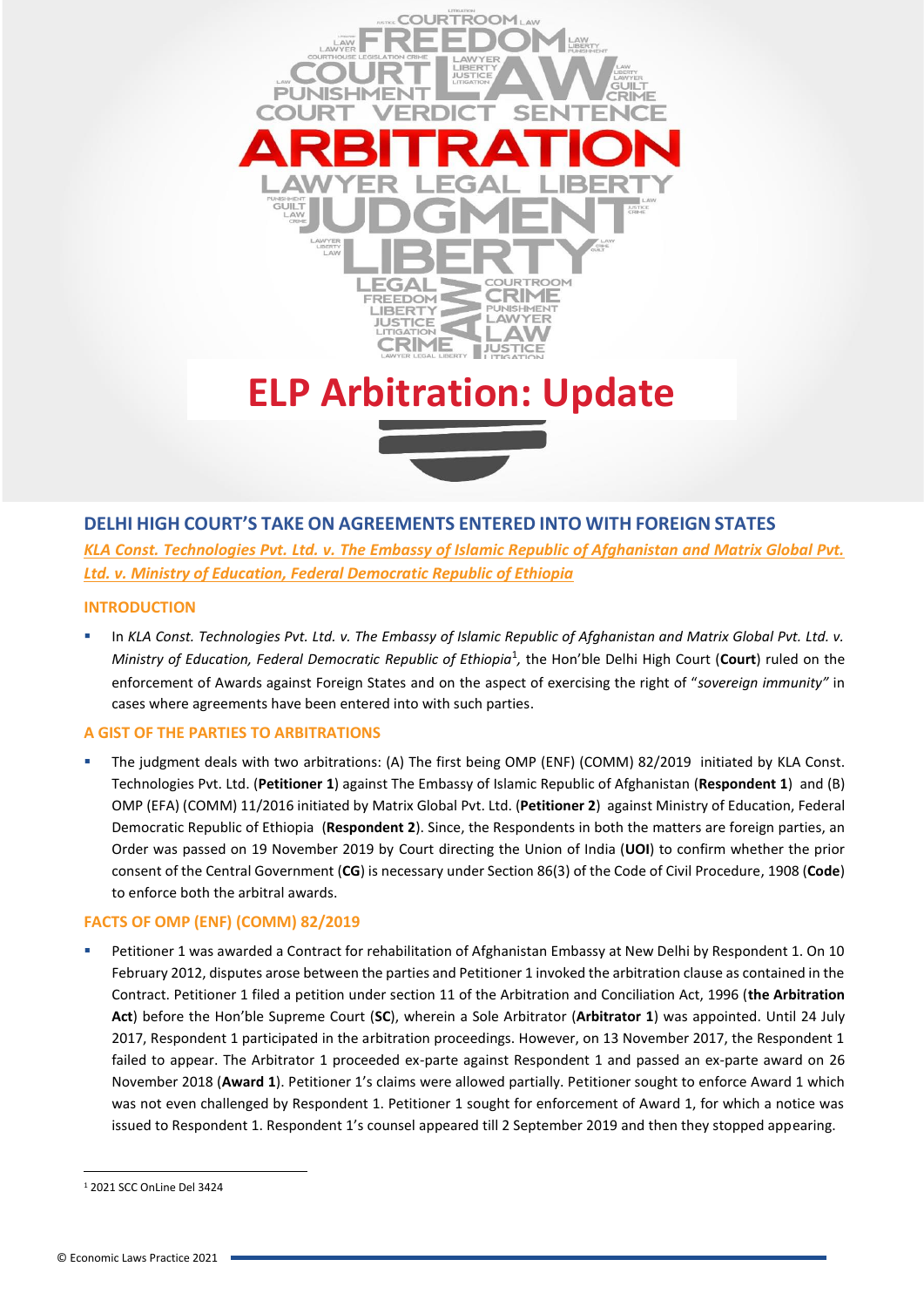### **FACTS OF OMP (EFA) (COMM) 11/2016**

Petitioner 2 entered into a supply -distribution Contract of books to Respondent 2 at various places in Ethiopia. Petitioner 2 shipped the complete order in 86 shipments and the books were distributed in Ethiopia by the Petitioner 2's agent for which invoices were raised an Respondent 2 did not pay the entire amount. On 24 April 2014, Respondent 2 cancelled the contract by letter and on 4 December 2014, Petitioner 2 initiated the arbitration proceedings to recover the balance amount against the respondent. A Sole Arbitrator (**Arbitrator 2**) was appointed under UNCITRAL Arbitration Rules. Respondent 2 chose not to participate in the arbitration proceedings. The arbitration proceedings thus continued ex-parte. On 25 October 2015, Arbitrator 2 passed an ex-parte Award (**Award 2** ). Petitioner 2 sought to enforce Award 2 which was not challenged by Respondent 2. Respondent 2 sought for a copy of Award 2 from Petitioner 2. The said copy was furnished by Petitioner 2 and accepted by Respondent 2.

### **NO REQUIREMENT TO SEEK PRIOR CONSENT FROM CG UNDER SECTION 86 (3) OF THE CODE**

After the present petitions for enforcement were filed before the Court, the Court directed the CG, whether prior consent of CG was necessary under 86 (3) of the Code. The CG in its response placed on record, an email from the Under Secretary, East & Southern Africa Division, Ministry of External Affairs which stated that prior consent of the CG is not necessary for enforcement of an arbitral award under Section 86(3) of the Code.

#### **ANALYSING THE ISSUES RAISED AND DEALT BY THE COURT**

The Court has analysed two vital questions raised before it:

### **1. If prior consent of CG is necessary under section 86(3) of the Code to enforce an arbitral award against a Foreign State**

The Court held that prior consent of CG is not necessary under Section 86(3) of the Code to enforce an arbitral award against a Foreign State. In support of the finding, the Court has reasoned it out with important precedents.

Placing reliance on the landmark judgment *Bharat Aluminium Company*<sup>2</sup> , the Court sought to explain the enforceability of an arbitral award passed in an international commercial arbitration held within India. International and domestic awards are liable to be challenged under Section 34 and are enforceable under Section 36 of the Arbitration Act, 1996. Therefore, Section 2 (7) of the Arbitration Act, 1996 distinguishes domestic award covered in Part – I from the foreign award covered under Part II of the aforesaid Act, but does not distinguish the "domestic award" from an "international award" rendered in India.

The Court placed reliance on *Paramjeet Singh Patheja<sup>3</sup> where* the SC drew a distinction between the terms, 'award' and 'decree'. To further strengthen the distinction between the terms, the Court placed reliance on *Nawab Usman Ali Khan*<sup>4</sup> where it was held that prior consent of the CG under Section 86 (1) of the Code is not required for enforcing award under section 17 of the Arbitration Act,1940. The Court cited *R. McDill & Co. Pvt. Ltd*<sup>5</sup> where a very interesting analysis of 'award' and 'decree' demonstrated that "...*a proceeding which does not commence with a plaint or petition in the nature of plaint, or where the claim is not in respect of dispute ordinarily triable in a civil court, would prima facie not be regarded as falling within Section 86, Code of Civil Procedure.*.."<sup>6</sup>

Touching upon the main objective of the Arbitration Act, it is meant to provide speedy justice to aggrieved parties. . To support the same, it placed reliance on Satyawati<sup>7</sup>, where it show cased a sorry state of the proceedings that go

<sup>3</sup> *Paramjeet Singh Patheja v. ICDS Ltd*. , (2006) 13 SCC 322

"42. *The words "as if" demonstrate that award and decree or order are two different things. The legal fiction created is for the limited purpose of enforcement as a decree. The fiction is not intended to make it a decree for all purposes under all statutes, whether State or Central."*

<sup>4</sup> *Nawab Usman Ali Khan v.Sagarmal* , (1965) 3 SCR 201 "8. *Now, a proceeding under Section 14 read with Section 17 of the Indian Arbitration Act, 1940 for the passing of a judgment and decree on an award does not commence with a plaint or a petition in the nature of a plaint, and cannot be regarded as a suit and the parties to whom the notice of the filing of the award is given under Section 14(2) cannot be regarded as "sued in any court otherwise competent to try the suit", within the meaning of Section 86(1) read with Section 87-B of the Code of Civil Procedure.*… *It follows that the court was competent to entertain the proceedings under Section 14 of the Indian Arbitration Act, 1940 and to pass a decree against the appellant in those proceedings, though no consent to the institution of those proceedings had been given by the Central Government*."

<sup>5</sup> *R. McDill & Co. Pvt. Ltd. v. Gouri Shankar Sarda*, (1991) 2 SCC 548

<sup>2</sup> *Bharat Aluminium Company v. Kaiser Aluminium Technical Services Ltd*. (2012) 9 SCC 552,

<sup>6</sup> Para 10 of *Ibid.* 

*<sup>7</sup> Satyawati v. Rajinder Singh*, (2013) 9 SCC 491